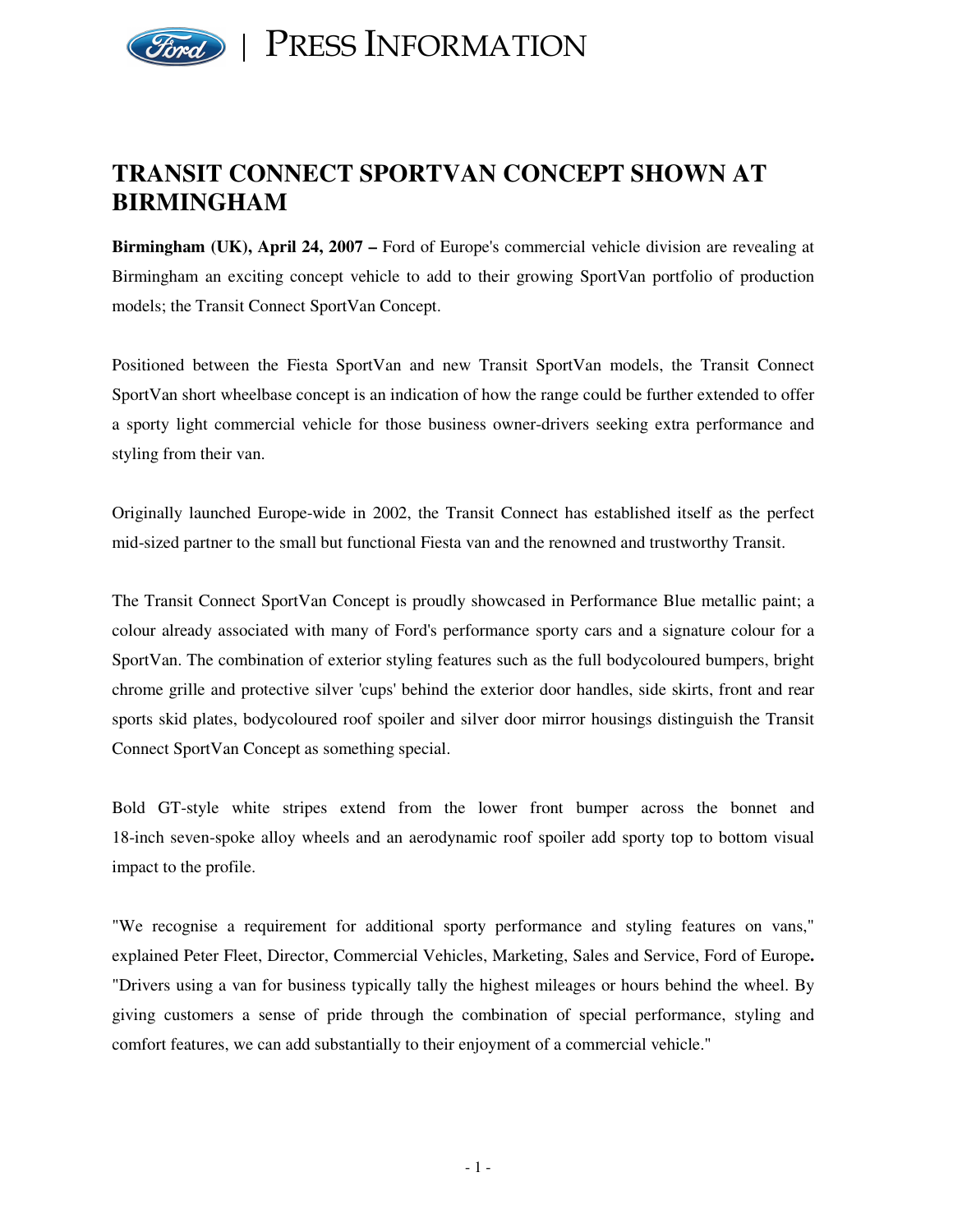

PRESS INFORMATION

The Transit Connect SportVan Concept is highly specified with safety features such as a passenger airbag, ABS and traction control. Twin rear doors and a sliding side load door provide superb access with the contents protected by the vehicle alarm system. A park distance control helps to ensure that the painted bumpers remain pristine and helps to avoid any blushes of the professional driver.

In the cab, air conditioning is provided along with a 6006 audio system operated via stalk control with front loading in-dash six CD player. Stowage areas are provided throughout, including an overhead storage area that extends the entire width of the cab. Seats fully trimmed in pewter leather complement the leather sports steering wheel and gear knob and a centre stack featuring bright silver all add luxurious qualities for the driver and passenger.

"Building the Transit Connect SportVan Concept as an exercise shows in an eye-catching way how the Transit Connect perfectly complements the Fiesta van and Transit to offer a suite of exciting and sporty vans for a wide variety of customers that want a stylish and highly-specified van," said Peter Fleet. "Ford's commitment to offering our customers reliable and dependable vans has never diminished. With the SportVan range we take things a step further; we offer performance and style for a van that reflects the driver's personality and makes a positive statement about their own business."

Having identified a trend of artisan owners who increasingly need to use their vehicles as dual purpose for their work and leisure time, Ford provides the answer by equipping their SportVan models with high levels of specification and a combination of interior and exterior design features to add premium-like comfort and luxury. The Transit Connect SportVan Concept is fitted with a 1.8-litre Duratorq TDCi 110 PS engine, delivering 280 Nm of torque.

"At Birmingham last year we launched our new Transit along with the new Ranger and the updated Transit Connect. Since that time we have continued to expand on that to offer new features and derivatives of these models," explained Phil Collareno, Ford of Europe's Vehicle Line Director for Commercial Vehicle Programmes. "The Transit Connect SportVan Concept is a reflection of our dedication to this very important area. Having won the International Van of the Year with the new Transit we're determined and committed to finding new ways to identify demand and satisfy this very important area of our business and our customers' business."